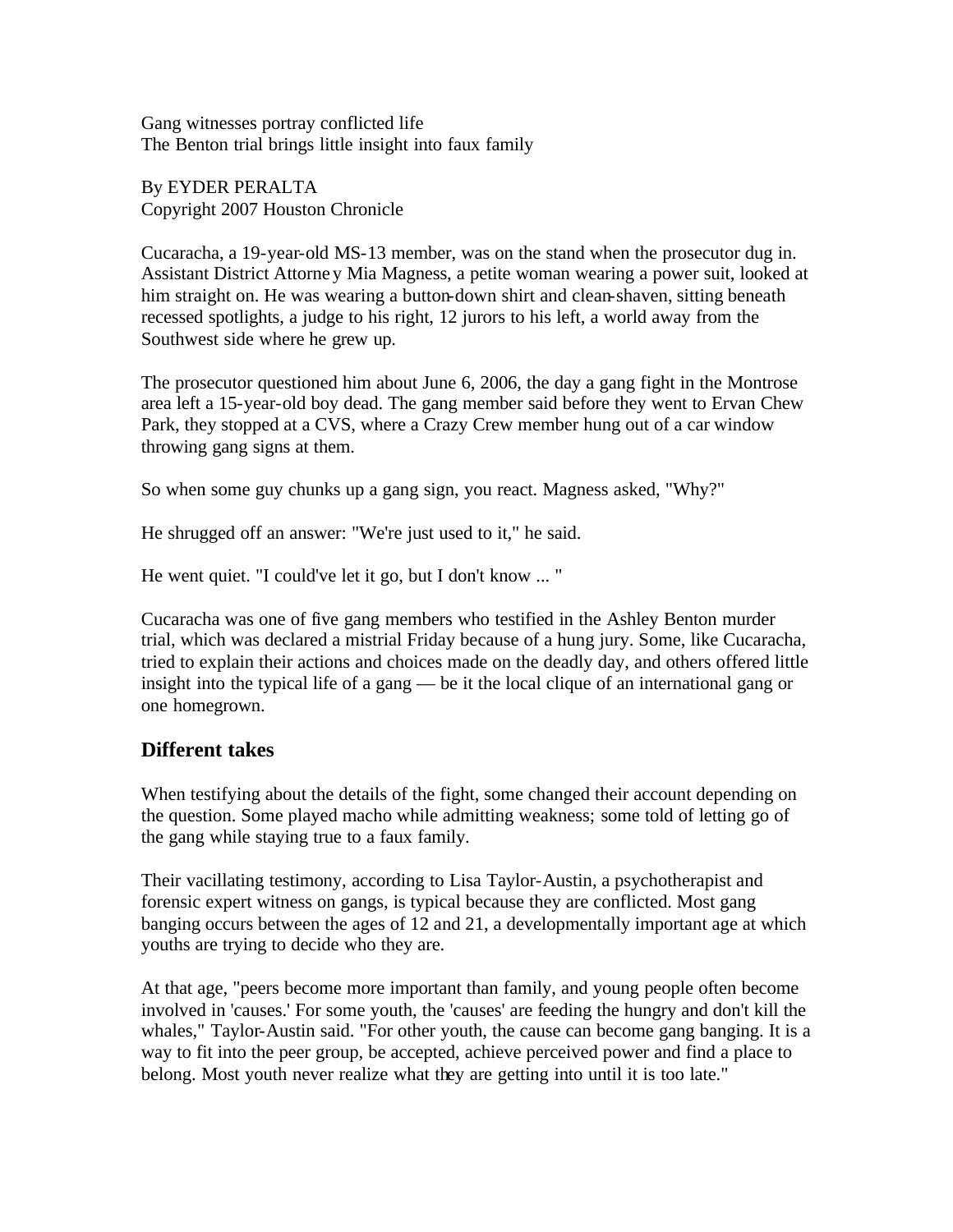Each gave his version of how he came to be in a gang: Cucaracha said he first encountered MS-13 during a trip to El Salvador when he was 12 or 13.

''I didn't have no brothers or nothing," he said, so he joined.

## **It was like family**

Another 16-year-old MS-13 member, who goes by Greñas, testified he started hanging out with the gang after a trip to El Salvador when he was 6; at 14 he jumped into the gang. "I had love for them," he said. "We used to party with girls, go to quinceañeras, go to movies. It was like a big family."

Benton said she hung out with Crazy Crew because she didn't have brothers or a father, and the gang "in a way, always made sure I was OK."

HPD officer Jose Sosa said most Houston gangs are interested in "money and dope." MS-13, he said, has been involved in homicides, assaults and robberies in Houston.

Edward Rendon, a Houston Independent School District police officer, said Crazy Crew had a rash of violence and crime. ''They gang bang," he said. They like to fight so much, "they beat up each other; they're involved with narcotics and weapons — knives, BB guns, brass knuckles and bats."

## **Court security**

The courtroom was staffed with three police officers at all times.

When each was asked by the prosecutor to point at the girl who stabbed Granillo, they did it meekly, without making eye contact. Each answered questions with ma'ams and sirs.

Cross-examining Greñas, defense attorney Rick DeToto asked whether the MS-13 member had any knowledge of fellow members committing crimes.

If anything, Greñas said, "they probably jacked a store or something like that. They probably took a beer.

"It's not like that here," he said, comparing Houston gang life to El Salvador's gang life. "(The gang) doesn't send us to do stupid stuff here." He said, in Houston, nobody sends him to do drug deals or commit murder.

"In the U.S., the police is always smarter than us," he said. "In El Salvador if you kill someone, it's like killing a dog."

## **Juvenile delinquencies**